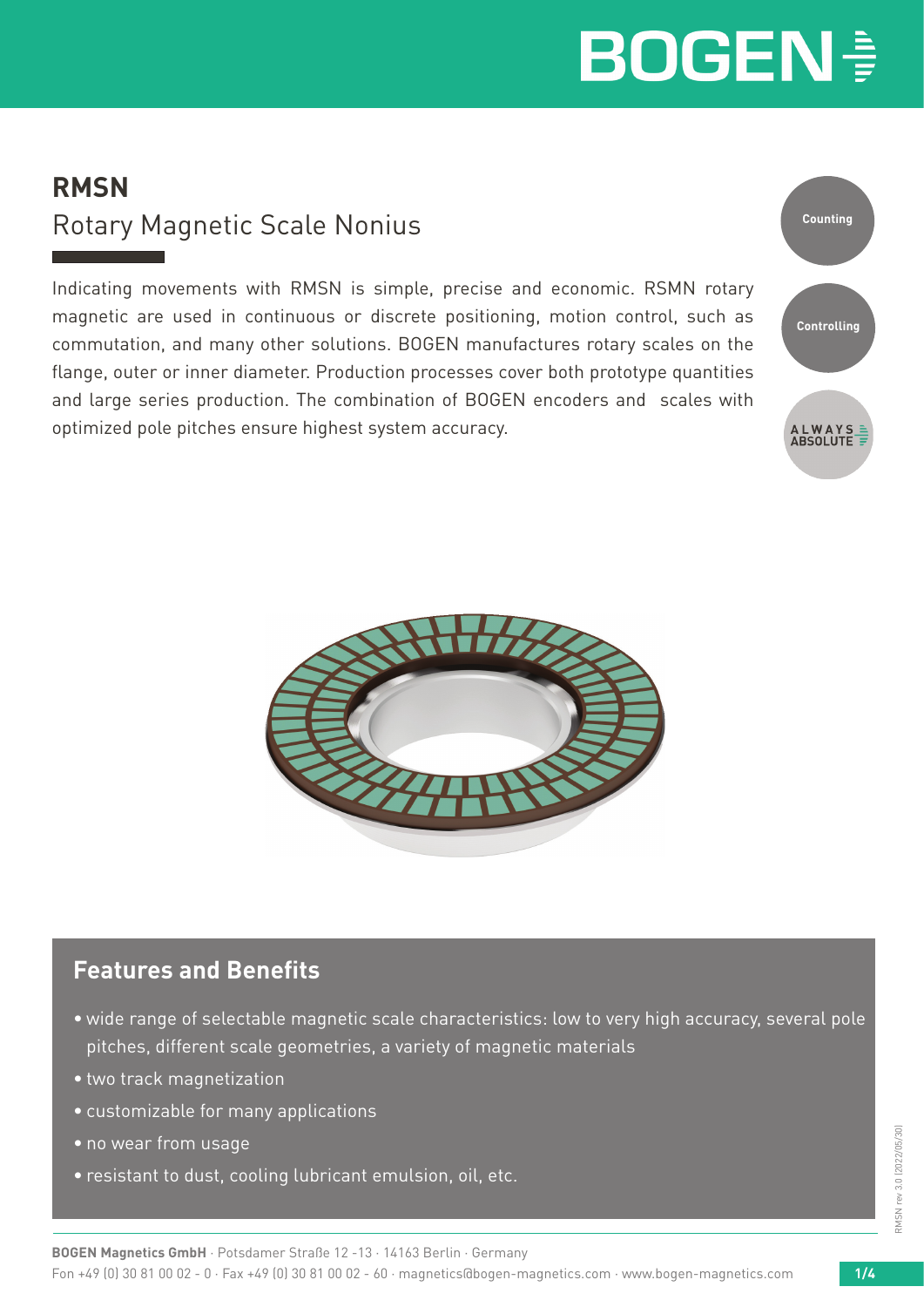#### **Features**

#### **Magnetic Properties (Elastomer-bonded ferrite/Isotropic)**

| residual induction (Br) mT               | 240-260        |
|------------------------------------------|----------------|
| coercive force (Hcb) kA/m                | 171-195        |
| intrinsic coercive force (Hcj) kA/m      | 223-279        |
| maximum energy product (Bhmax) MGOe      | $1.45 - 1.65$  |
| reversing temperature modulus %/ °C      | $-0.18$        |
| physical properties                      |                |
| tensile strength N/mm <sup>2</sup> (MPa) | >2.5           |
| hardness shore D                         | $30 - 45$      |
| density $q/cm^3$                         | $3.55 - 3.7$   |
| temperature range °C                     | $-40$ to $100$ |
|                                          |                |

#### **Chemical Properties**

| $^{++}$                  |
|--------------------------|
| $\pm$                    |
| $++$                     |
| $++$                     |
| $\overline{\phantom{a}}$ |
| $\overline{\phantom{a}}$ |
| $\overline{\phantom{0}}$ |
| $++$                     |
|                          |

#### **Magnetic Properties (Hard ferrite/Isotropic)**

| residual induction (Br) mT           | $200 - 220$   |
|--------------------------------------|---------------|
| coercive force (Hcb) kA/m            | $135 - 140$   |
| intrinsic coercive force (Hcj) kA/m  | $220 - 230$   |
| maximum energy product (Bhmax) MGOe  | $1.45 - 1.65$ |
| reversing temperature modulus % / °C | $-0.19$       |

#### **Physical Properties**

| tensile strength N/mm <sup>2</sup> (MPa) | 5U           |
|------------------------------------------|--------------|
| hardness HV                              | 500 -600     |
| $\vert$ density g/cm <sup>3</sup>        | $14.8 - 4.9$ |
| temperature range °C                     | - 40 to 250  |

#### **Chemical Properties**

| hydraulic oil (23 °C × 72 h)           | $++$                                                                  |  |  |  |
|----------------------------------------|-----------------------------------------------------------------------|--|--|--|
| $alechol$ (23 °C $\times$ 72 h)        |                                                                       |  |  |  |
| weak alkali (23 °C × 72 h)             | $++$                                                                  |  |  |  |
| detergent (23 °C × 72 h)               | $++$                                                                  |  |  |  |
| aromatic solvent (23 °C × 72 h)        | chemical resistance depends on temperature, concentration and time of |  |  |  |
| organic, anorganic acid (23 °C × 72 h) |                                                                       |  |  |  |
| aliphatic solvent (23 °C × 72 h)       | exposure to the medium                                                |  |  |  |
| l water (60 °C × 72h)                  | $^{++}$                                                               |  |  |  |

not suitable  $\begin{array}{ccc} & + & \text{good} & + & \text{very good} \end{array}$ 

Due to mechanical characteristics of individual parts and the applied manufacturing processes, the top surface of the magnetic component may show minimal surface changes. This has no negative impact on functionality.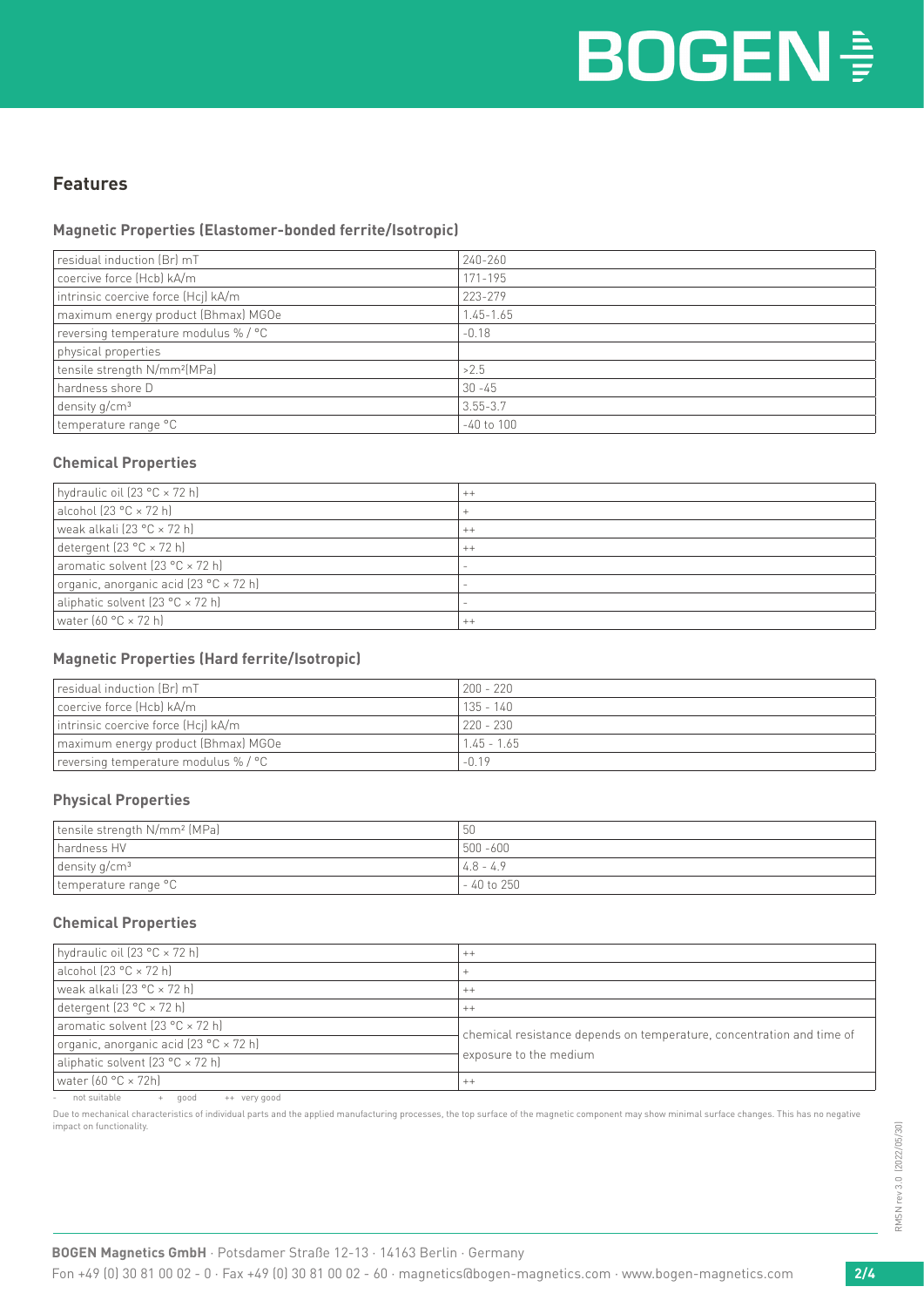

### **Available Dimensions RMSN Axial**

| order<br>no. | order code          | 0D<br>lelastomer/<br>hard ferrite) | OD <sub>2</sub><br>(hub)<br>lmml | ID<br>lelastomer/<br>hard ferrite) | ID2<br>(hub) | fit | н<br>lelastomer/<br>hard ferrite) | H <sub>2</sub><br>(RMSN) | master<br>track<br>Ø<br>[mm] | nonius<br>track<br>Ø |
|--------------|---------------------|------------------------------------|----------------------------------|------------------------------------|--------------|-----|-----------------------------------|--------------------------|------------------------------|----------------------|
| 51558        | RMSN16-15A-1.28-E-S | 15.50                              | 17.00                            | 3.00                               | 5.00         | D9  | 1.00                              | 7.00                     | 13.04                        | 5.84                 |
| 51701        | RMSN16-15A-1.28-F-S | 15.50                              | 16.00                            | 3.00                               | 3.00         | H7  | 1.00.                             | 6.00                     | 13.04                        | 5.84                 |
| 51216        | RMSN32-31A-1.28-E-S | 29.00                              | 29.80                            | 15.10                              | 10.00        | H7  | 1.00                              | 6.00                     | 26.08                        | 18.88                |
| 51499        | RMSN32-31A-1.28-E-S | 29.00                              | 29.00                            | 15.10                              | 11.00        | H7  | 1.00                              | 3.50                     | 26.08                        | 18.88                |
| 51217        | RMSN32-31A-1.28-F-A | 30.00                              | 29.80                            | 11.50                              | 10.00        | H7  | 2.50                              | 6.00                     | 26.08                        | 18.88                |
| 51694        | RMSN32-31A-1.50-F-A | 34.00                              | 33.60                            | 20.40                              | 15.70        | H7  | 2.00                              | 6.00                     | 30.56                        | 23.36                |
| 51352        | RMSN32-31A-1.50-E-S | 33.50                              | 34.00                            | 20.00                              | 19.00        | H7  | 1.00                              | 6.00                     | 30.35                        | 23.15                |
| 51353        | RMSN32-31A-1.50-E-S | 33.50                              | 34.00                            | 20.00                              | 16.00        | H7  | 1.00                              | 6.00                     | 30.56                        | 23.36                |
| 52066        | RMSN64-63A-1.28-F-A | 55.00                              | 54.00                            | 42.00                              | 35.00        | H7  | 2.50                              | 4.00                     | 52.15                        | 44.95                |
| 52087        | RMSN64-63A-1.28-F-S | 55.00                              | 55.00                            | 42.00                              | 35.00        | H7  | 1.00                              | 2.50                     | 51.78                        | 45.28                |
| 52076        | RMSN64-63A-1.50-F-A | 64.50                              | 64.00                            | 51.00                              | 40.00        | H7  | 3.00                              | 4.50                     | 61.12                        | 53.92                |
| 52097        | RMSN64-63A-1.50-F-S | 64.00                              | 64.00                            | 51.00                              | 45.00        | H7  | 1.00                              | 2.50                     | 61.12                        | 53.92                |

#### **Available Dimensions RMSN Radial**

| order<br>no. | order code         | 0D<br>lelastomer/<br>hard ferrite) | OD2<br>(hub) | ID<br>lelastomer/<br>hard ferrite) | ID2<br>(hub) | н<br>lelastomer/<br>fit<br>hard ferrite) |       | H2<br>(RMSN) |
|--------------|--------------------|------------------------------------|--------------|------------------------------------|--------------|------------------------------------------|-------|--------------|
|              | [mm]               |                                    |              |                                    |              |                                          | [mm]  |              |
| 51218        | RMSN32-31-1.28-F-A | 24.50                              | 24.00        | 17.00                              | 10.00        | H7                                       | 6.00  | 7.00         |
| 51467        | RMSN32-31-1.28-F-A | 24.50                              | 24.00        | 17.00                              | 16.35        | H7                                       | 6.00  | 10.00        |
| 51269        | RMSN64-63-1.28-F-A | 50.55                              | 50.00        | 38.00                              | 31.00        | H7                                       | 8.00  | 9.50         |
| 51356        | RMSN64-63-1.28-E-S | 50.55                              | 49.55        | 48.55                              | 25.00        | H7                                       | 10.00 | 11.00        |
| 51521        | RMSN64-63-1.50-F-A | 59.50                              | 50.00        | 43.50                              | 35.00        | H7                                       | 6.00  | 7.50         |
| 51529        | RMSN64-63-1.50-E-S | 59.60                              | 57,60        | 57.60                              | 52.60        | H7                                       | 6.00  | 6.00         |

magnet material: E = elastomer; F = hard ferrite; hub material: S = steel; A = aluminum

**BOGEN Magnetics GmbH** · Potsdamer Straße 12-13 · 14163 Berlin · Germany Fon +49 (0) 30 81 00 02 - 0 · Fax +49 (0) 30 81 00 02 - 60 · magnetics@bogen-magnetics.com · www.bogen-magnetics.com